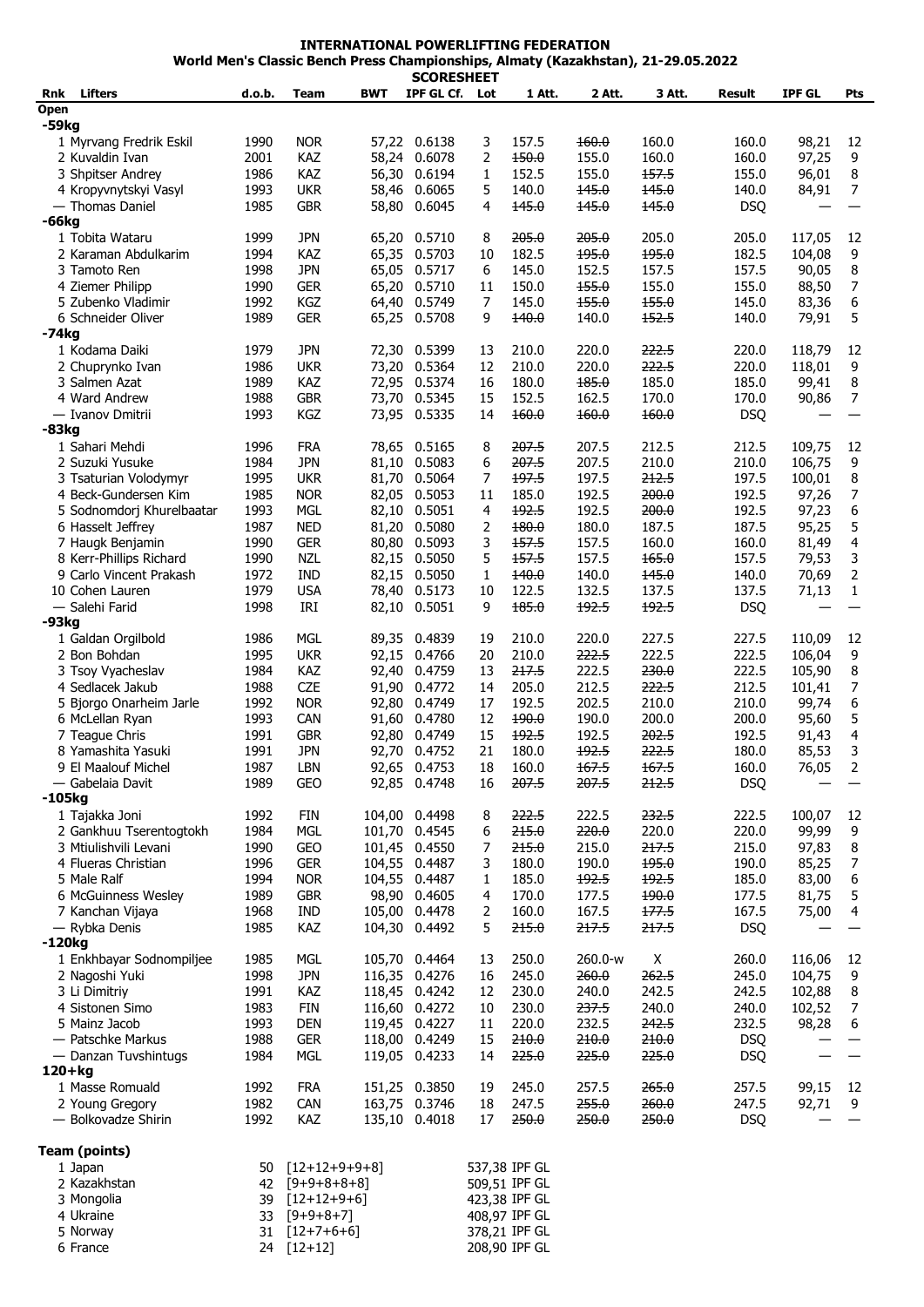| 7 Germany                                    | 23            | $[7+7+5+4]$        |               |              | 335,14 IPF GL |       |        |                      |       |              |
|----------------------------------------------|---------------|--------------------|---------------|--------------|---------------|-------|--------|----------------------|-------|--------------|
| 8 Finland                                    | 19            | $[12+7]$           |               |              | 202,59 IPF GL |       |        |                      |       |              |
| 9 Great Britain                              | 16            | $[7+5+4]$          |               |              | 264,03 IPF GL |       |        |                      |       |              |
| 10 Canada                                    | 14            | $[9+5]$            |               |              | 188,31 IPF GL |       |        |                      |       |              |
| 11 Georgia                                   | 8             | [8]                |               |              | 97,83 IPF GL  |       |        |                      |       |              |
| 12 Czechia                                   | 7             | $[7]$              |               |              | 101,41 IPF GL |       |        |                      |       |              |
| 13 Denmark                                   | 6             | [6]                |               |              | 98,28 IPF GL  |       |        |                      |       |              |
| 14 Kyrgyzstan                                | 6             | [6]                |               |              | 83,36 IPF GL  |       |        |                      |       |              |
| 15 India                                     | 6             | $[4+2]$            |               |              | 145,69 IPF GL |       |        |                      |       |              |
| 16 Netherlands                               | 5             | $[5]$              |               |              | 95,25 IPF GL  |       |        |                      |       |              |
| 17 New Zealand                               | 3             | $[3]$              |               |              | 79,53 IPF GL  |       |        |                      |       |              |
| 18 Lebanon                                   | 2             | $[2]$              |               |              | 76,05 IPF GL  |       |        |                      |       |              |
| 19 U.S.America                               | $\mathbf{1}$  | $[1]$              |               |              | 71,13 IPF GL  |       |        |                      |       |              |
| Iran                                         |               |                    |               |              |               |       |        |                      |       |              |
| Best Lifters of Open by IPF GL Formula       |               |                    |               |              |               |       |        |                      |       |              |
| <b>Rnk</b> Lifter                            | Team          |                    |               |              | Bwt           |       | Result | <b>IPF GL Points</b> |       | <b>C.Rnk</b> |
| Kodama Daiki<br>1.                           | Japan         |                    |               |              | 72,30         |       | 220.0  | 118.7872             |       | 1            |
| Chuprynko Ivan<br>2.                         | Ukraine       |                    |               |              | 73,20         |       | 220.0  | 118.0060             |       | 2            |
| Tobita Wataru<br>3.                          | Japan         |                    |               |              | 65,20         |       | 205.0  | 117.0548             |       | $\mathbf{1}$ |
|                                              |               |                    |               |              |               |       |        |                      |       |              |
| <b>Sub-Juniors</b>                           |               |                    |               |              |               |       |        |                      |       |              |
| -53kg                                        |               |                    |               |              |               |       |        |                      |       |              |
| 1 Token Adilet                               | 2005          | <b>KAZ</b>         | 52,15 0.6467  | 1            | 80.0          | 90.0  | 100.0  | 90.0                 | 58,20 | 12           |
| 2 Erlan Muratbek Uulu                        | 2008          | KGZ                | 52,84 0.6419  | 2            | 50.0          | 60.0  | 60.0   | 50.0                 | 32,10 | 9            |
| -59kg                                        |               |                    |               |              |               |       |        |                      |       |              |
| 1 Mynbolat Maksat                            | 2005          | <b>KAZ</b>         | 58,32 0.6073  | 4            | 120.0         | 130.0 | 137.0  | 120.0                | 72,88 | 12           |
| 2 Islam Muratbek Uulu                        | 2005          | KGZ                | 58,16 0.6083  | 3            | 60.0          | 70.0  | 75.0   | 75.0                 | 45,62 | 9            |
| -66kg                                        |               |                    |               |              |               |       |        |                      |       |              |
| 1 Billoir Thomas                             | 2006          | <b>FRA</b>         | 65,00 0.5720  | 6            | 100.0         | 112.5 | 117.5  | 112.5                | 64,35 | 12           |
| -74kg                                        |               |                    |               |              |               |       |        |                      |       |              |
| 1 Chelbakov Konstantin                       | 2004          | <b>KAZ</b>         | 72,70 0.5384  | 7            | 120.0         | 127.5 | 127.5  | 127.5                | 68,64 | 12           |
| 2 Perlik Krzysztof                           | 2004          | <b>POL</b>         | 72,60 0.5387  | 8            | 120.0         | 127.5 | 127.5  | 120.0                | 64,65 | 9            |
| $-83kg$                                      |               |                    |               |              |               |       |        |                      |       |              |
| 1 Wadsworth Max                              | 2004          | <b>GBR</b>         | 81,15 0.5081  | 14           | 140.0         | 145.0 | 152.5  | 152.5                | 77,49 | 12           |
| 2 Hubacek Viktor                             | 2004          | CZE                | 82,60 0.5035  | 11           | 145.0         | 152.5 | 155.0  | 152.5                | 76,79 | 9            |
| 3 Zhansay Nurali                             | 2005          | KAZ                | 81,50 0.5070  | 13           | 135.0         | 142.5 | 145.0  | 145.0                | 73,52 | 8            |
| 4 Garnier Victor                             | 2004          | <b>FRA</b>         | 80,60 0.5099  | 10           | 132.5         | 140.0 | 142.5  | 142.5                | 72,67 | 7            |
| 5 Byambajargal Sodbaatar                     | 2004          | MGL                | 81,10 0.5083  | 12           | 127.5         | 135.0 | 142.5  | 135.0                | 68,62 | 6            |
| -93kg                                        |               |                    |               |              |               |       |        |                      |       |              |
| 1 Babin Owen                                 | 2004          | <b>FRA</b>         | 89,30 0.4841  | 16           | 142.5         | 150.0 | 157.5  | 150.0                | 72,61 | 12           |
| 2 Polekhin Ruslan                            | 2005          | KAZ                | 91,35 0.4786  | 15           | 145.0         | 152.5 | 157.5  | 145.0                | 69,40 | 9            |
| 3 Byambatugs Erkhemjargal                    | 2004          | <b>MGL</b>         | 90,40 0.4811  | 18           | 120.0         | 135.0 | 145.0  | 135.0                | 64,95 | 8            |
| $-105kg$                                     |               |                    |               |              |               |       |        |                      |       |              |
| 1 Thornton Marcus                            | 2004          | <b>GBR</b>         | 99,30 0.4597  | 19           | 140.0         | 142.5 | 147.5  | 147.5                | 67,80 | 12           |
| 2 Oktamov Abdulaziz                          | 2004          | KAZ                | 95,65 0.4680  | 20           | 100.0         | 112.5 | 122.5  | 122.5                | 57,33 | 9            |
| $-120kg$                                     |               |                    |               |              |               |       |        |                      |       |              |
| 1 Kuramyssov Aibek                           | 2005          | KAZ                | 107,10 0.4437 | 21           | 120.0         | 135.0 | 142.5  | 142.5                | 63,23 | 12           |
| $120 + kg$                                   |               |                    |               |              |               |       |        |                      |       |              |
| 1 Orynbassarov Bakdaulet                     | 2004          | KAZ                | 120,25 0.4215 | 23           | 145.0         | 150.0 | 152.5  | 152.5                | 64,28 | 12           |
| 2 Rutter Adam                                | 2005          | <b>GBR</b>         | 134,05 0.4030 | 22           | 145.0         | 150.0 | 152.5  | 152.5                | 61,46 | 9            |
|                                              |               |                    |               |              |               |       |        |                      |       |              |
| <b>Team (points)</b>                         |               |                    |               |              |               |       |        |                      |       |              |
| 1 Kazakhstan                                 | 60            | $[12+12+12+12+12]$ |               |              | 327,23 IPF GL |       |        |                      |       |              |
| 2 Great Britain                              | 33            | $[12+12+9]$        |               |              | 206,75 IPF GL |       |        |                      |       |              |
| 3 France                                     |               | $31$ $[12+12+7]$   |               |              | 209,62 IPF GL |       |        |                      |       |              |
| 4 Kyrgyzstan                                 | 18            | [9+9]              |               |              | 77,72 IPF GL  |       |        |                      |       |              |
| 5 Mongolia                                   |               | $14 [8+6]$         |               |              | 133,57 IPF GL |       |        |                      |       |              |
| 6 Czechia                                    | 9             | $[9]$              |               |              | 76,79 IPF GL  |       |        |                      |       |              |
| 7 Poland                                     | 9             | $[9]$              |               |              | 64,65 IPF GL  |       |        |                      |       |              |
|                                              |               |                    |               |              |               |       |        |                      |       |              |
| Best Lifters of Subjuniors by IPF GL Formula |               |                    |               |              |               |       |        |                      |       |              |
| Rnk Lifter                                   | Team          |                    |               |              | Bwt           |       | Result | <b>IPF GL Points</b> |       | <b>C.Rnk</b> |
| Wadsworth Max<br>1.                          | Great Britain |                    |               |              | 81,15         |       | 152.5  | 77.4927              |       | 1            |
| 2. Hubacek Viktor                            | Czechia       |                    |               |              | 82,60         |       | 152.5  | 76.7895              |       | 2            |
| 3. Zhansay Nurali                            | Kazakhstan    |                    |               |              | 81,50         |       | 145.0  | 73.5182              |       | 3            |
|                                              |               |                    |               |              |               |       |        |                      |       |              |
| <b>Juniors</b><br>-53kg                      |               |                    |               |              |               |       |        |                      |       |              |
| 1 Karimbekov Ruslan                          | 2003          | KAZ                | 51,58 0.6508  | $\mathbf{1}$ | 100.0         | 115.0 | 117.5  | 117.5                | 76,46 | 12           |
|                                              |               |                    |               |              |               |       |        |                      |       |              |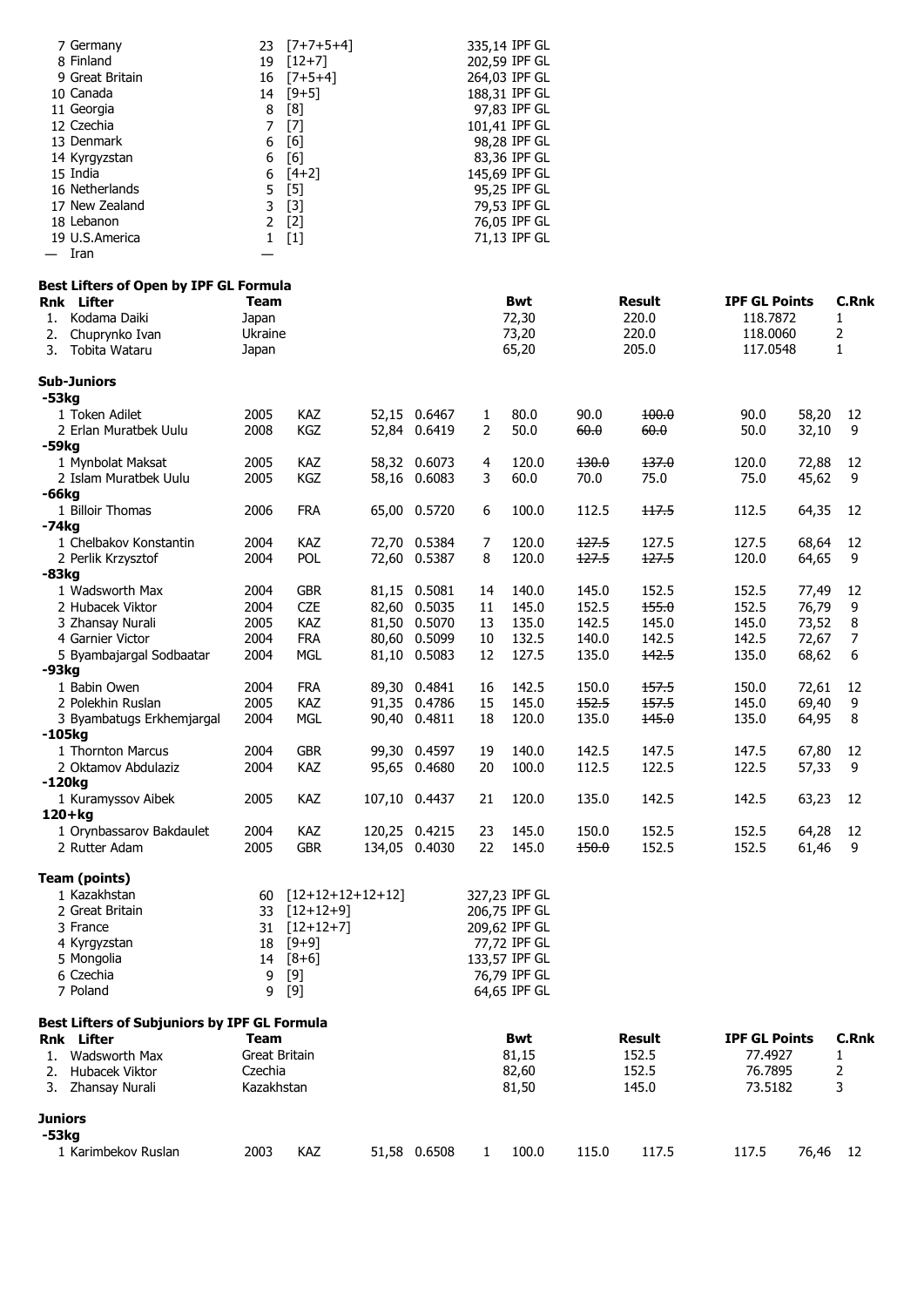| $-59kg$                                                 |              |                          |                                |                |                              |                |                |                      |                |                     |
|---------------------------------------------------------|--------------|--------------------------|--------------------------------|----------------|------------------------------|----------------|----------------|----------------------|----------------|---------------------|
| 1 Marchenko Anton                                       | 2003         | KAZ                      | 58,32 0.6073                   | 3              | 120.0                        | 125.0          | 132.5          | 132.5                | 80,47          | 12                  |
| 2 Sepiashvili Jaba                                      | 2003         | GEO                      | 57,14 0.6143                   | 2              | 115.0                        | 122.5          | 130.0          | 122.5                | 75,25          | 9                   |
| -66kg<br>1 Chebanov Dmitriy                             | 1999         | KAZ                      | 65,40 0.5700                   | 5              | 150.0                        | 157.5          | 165.0          | 157.5                | 89,78          | 12                  |
| 2 Orbelashvili Simoni                                   | 2002         | GEO                      | 63,05 0.5816                   | 6              | 155.0                        | 155.0          | 162.5          | 155.0                | 90,15          | 9                   |
| 3 Abay Adilet                                           | 2003         | KAZ                      | 65,50 0.5696                   | 4              | 105.0                        | 120.0          | 122.5          | 120.0                | 68,35          | 8                   |
| -74kg                                                   |              |                          |                                |                |                              |                |                |                      |                |                     |
| 1 Balogh Natan                                          | 2000         | <b>HUN</b>               | 73,50 0.5352                   | 9              | 160.0                        | 162.5          | 170.0          | 160.0                | 85,64          | 12                  |
| 2 Tarada Artem                                          | 2001         | KAZ                      | 73,25 0.5362                   | 8              | 145.0                        | 150.0          | 152.5          | 150.0                | 80,43          | 9                   |
| 3 Choudhary Haroon                                      | 2001<br>2002 | <b>IND</b><br><b>GEO</b> | 72,90 0.5376                   | 7<br>10        | 140.0<br>135.0               | 140.0<br>145.0 | 147.5<br>145.0 | 140.0<br>135.0       | 75,26<br>72,78 | 8<br>$\overline{7}$ |
| 4 Krupnov Giorgi<br>$-83kg$                             |              |                          | 72,50 0.5391                   |                |                              |                |                |                      |                |                     |
| 1 Johnson Myrvold Simen                                 | 2000         | <b>NOR</b>               | 82,05 0.5053                   | $\overline{2}$ | 175.0                        | 182.5          | 190.0          | 190.0                | 96,00          | 12                  |
| 2 Shaukatov Daniyar                                     | 2000         | KAZ                      | 81,95 0.5056                   | 1              | 175.0                        | 180.0          | 190.0          | 180.0                | 91,01          | 9                   |
| -93kg                                                   |              |                          |                                |                |                              |                |                |                      |                |                     |
| 1 Rupp Christian                                        | 1999         | <b>GER</b>               | 92,10 0.4767                   | $\overline{4}$ | 185.0                        | 192.5          | 195.0          | 195.0                | 92,96          | 12                  |
| 2 Asperud Isak                                          | 2002         | <b>NOR</b>               | 88,35 0.4867                   | 5              | 180.0                        | 187.5          | 192.5          | 192.5                | 93,68          | 9                   |
| 3 Paatashvili Tornike<br>$-105kg$                       | 2001         | <b>GEO</b>               | 92,25 0.4763                   | 3              | 170.0                        | 177.5          | 187.5          | 177.5                | 84,55          | 8                   |
| 1 Kaarel Kolter                                         | 2002         | <b>EST</b>               | 103,90 0.4500                  | 8              | 190.0                        | 200.0          | 207.5          | 207.5                | 93,37          | 12                  |
| 2 Mirzoev Muhammad-Ali                                  | 1999         | <b>TJK</b>               | 104,15 0.4495                  | 6              | 182.5                        | 187.5          | 192.5          | 192.5                | 86,52          | 9                   |
| 3 Gryazev Artem                                         | 2000         | KAZ                      | 102,35 0.4531                  | 9              | 180.0                        | 185.0          | 190.0          | 190.0                | 86,09          | $\bf 8$             |
| 4 Montag Adrian                                         | 1999         | <b>GER</b>               | 104,40 0.4490                  | 7              | 180.0                        | 182.5          | 192.5          | 182.5                | 81,93          | $\overline{7}$      |
| -120kg                                                  |              |                          |                                |                |                              |                |                |                      |                |                     |
| 1 Karoglanyan Yuri<br>2 Amanov Buned                    | 1999<br>2003 | ARM<br><b>KAZ</b>        | 115,55 0.4288<br>116,50 0.4273 | 11<br>10       | 180.0<br>160.0               | 187.5<br>165.0 | 195.0<br>170.0 | 195.0<br>170.0       | 83,63<br>72,64 | 12<br>9             |
| 3 Omaralinov Kirill                                     | 2001         | KAZ                      | 108,60 0.4409                  | 12             | 152.5                        | 160.0          | 160.0          | 160.0                | 70,54          | 8                   |
| $120 + kg$                                              |              |                          |                                |                |                              |                |                |                      |                |                     |
| 1 Eek Haugen Kristian                                   | 2001         | <b>NOR</b>               | 134,30 0.4027                  | 14             | 210.0                        | 220.0          | 225.0          | 225.0                | 90,62          | 12                  |
| 2 Samkharadze Temur                                     | 2001         | <b>GEO</b>               | 154,60 0.3820                  | 15             | 215.0                        | 222.5          | 227.5          | 222.5                | 85,00          | 9                   |
| 3 Kurecka Denis                                         | 1999         | <b>CZE</b>               | 146,45 0.3896                  | 16             | 195.0                        | 202.5          | 222.5          | 202.5                | 78,89          | 8                   |
| 4 Eteria Alexander                                      | 2001         | <b>GEO</b>               | 130,35 0.4076                  | 13             | 185.0                        | 192.5          | 202.5          | 192.5                | 78,46          | $\overline{7}$      |
| <b>Team (points)</b>                                    |              |                          |                                |                |                              |                |                |                      |                |                     |
| 1 Kazakhstan                                            | 54           | $[12+12+12+9+9]$         |                                |                | 418,15 IPF GL                |                |                |                      |                |                     |
| 2 Georgia                                               | 42           | $[9+9+9+8+7]$            |                                |                | 413,41 IPF GL                |                |                |                      |                |                     |
| 3 Norway                                                | 33           | $[12+12+9]$              |                                |                | 280,30 IPF GL                |                |                |                      |                |                     |
| 4 Germany                                               | 19           | $[12+7]$                 |                                |                | 174,89 IPF GL                |                |                |                      |                |                     |
| 5 Estonia                                               | 12           | $[12]$                   |                                |                | 93,37 IPF GL                 |                |                |                      |                |                     |
| 6 Hungary<br>7 Armenia                                  | 12           | 12 [12]<br>$[12]$        |                                |                | 85,64 IPF GL<br>83,63 IPF GL |                |                |                      |                |                     |
| 8 Tajikistan                                            | 9            | $[9]$                    |                                |                | 86,52 IPF GL                 |                |                |                      |                |                     |
| 9 Czechia                                               | 8            | $[8]$                    |                                |                | 78,89 IPF GL                 |                |                |                      |                |                     |
| 10 India                                                | 8            | [8]                      |                                |                | 75,26 IPF GL                 |                |                |                      |                |                     |
|                                                         |              |                          |                                |                |                              |                |                |                      |                |                     |
| Best Lifters of Juniors by IPF GL Formula<br>Rnk Lifter | Team         |                          |                                |                | <b>Bwt</b>                   |                | <b>Result</b>  | <b>IPF GL Points</b> |                | C.Rnk               |
| Johnson Myrvold Simen<br>1.                             | Norway       |                          |                                |                | 82,05                        |                | 190.0          | 96.0011              |                | 1                   |
| Asperud Isak<br>2.                                      | Norway       |                          |                                |                | 88,35                        |                | 192.5          | 93.6801              |                | 2                   |
| Kaarel Kolter<br>3.                                     | Estonia      |                          |                                |                | 103,90                       |                | 207.5          | 93.3667              |                | $\mathbf{1}$        |
|                                                         |              |                          |                                |                |                              |                |                |                      |                |                     |
| <b>Masters 1</b><br>-66kg                               |              |                          |                                |                |                              |                |                |                      |                |                     |
| 1 Ospanov Almaz                                         | 1978         | <b>KAZ</b>               | 65,25 0.5708                   | 6              | 145.0                        | 150.0          | 155.0          | 150.0                | 85,61          | 12                  |
| 2 Sledz Slawomir                                        | 1976         | <b>POL</b>               | 64,15 0.5761                   | 9              | 135.0                        | 140.0          | 150.0          | 140.0                | 80,65          | 9                   |
| 3 Bayaraa Odon                                          | 1980         | <b>MGL</b>               | 65,25 0.5708                   | 10             | 127.5                        | 135.0          | 152.5          | 135.0                | 77,05          | 8                   |
| 4 Roese Maik                                            | 1979         | <b>GER</b>               | 65,95 0.5674                   | 8              | 120.0                        | 125.0          | 127.5          | 125.0                | 70,93          | 7                   |
| 5 Maldybayev Ayazahan                                   | 1977         | KAZ                      | 65,70 0.5686                   | 7              | 107.5                        | 115.0          | 115.0          | 115.0                | 65,39          | 6                   |
| -74kg                                                   |              |                          |                                |                |                              |                |                |                      |                |                     |
| 1 Husse Sacha<br>2 Balawejder Adam                      | 1979<br>1981 | <b>FRA</b><br><b>POL</b> | 73,05 0.5370<br>73,90 0.5337   | 18<br>20       | 155.0<br>165.0               | 167.5<br>170.0 | 175.0<br>172.5 | 175.0<br>172.5       | 93,97<br>92,06 | 12<br>9             |
| 3 Mesforoosh Amir Reza                                  | 1980         | IRI                      | 69,55 0.5513                   | 19             | 120.0                        | 125.0          | 130.0          | 130.0                | 71,67          | 8                   |
| 4 Vaivila Ville                                         | 1977         | <b>FIN</b>               | 70,45 0.5475                   | 21             | 105.0                        | 112.5          | 117.5          | 112.5                | 61,59          | $\overline{7}$      |
| -83kg                                                   |              |                          |                                |                |                              |                |                |                      |                |                     |
| 1 Losa Jonathan                                         | 1982         | <b>USA</b>               | 81,80 0.5061                   | 33             | 185.0                        | 198.0-w1       | 205.5          | 198.0                | 100,20         | 12                  |
| 2 Nursahatov Merdan                                     | 1976         | <b>ISV</b>               | 80,60 0.5099                   | 31             | 187.5                        | 192.5          | 198.5          | 192.5                | 98,16          | 9                   |
| 3 Giligashvili Levani<br>4 Ganjuur Gantugs              | 1982<br>1978 | GEO<br>MGL               | 82,10 0.5051<br>81,95 0.5056   | 29<br>28       | 182.5<br>165.0               | 187.5<br>170.0 | 195.0<br>170.0 | 187.5<br>170.0       | 94,71<br>85,95 | 8<br>7              |
| 5 Kaarnais Jari                                         | 1980         | FIN                      | 81,45 0.5072                   | 34             | 140.0                        | 150.0          | 155.0          | 155.0                | 78,61          | 6                   |
| 6 Kluwe Jan                                             | 1974         | <b>GER</b>               | 81,95 0.5056                   | 32             | 140.0                        | 145.0          | 152.5          | 145.0                | 73,31          | 5                   |
|                                                         |              |                          |                                |                |                              |                |                |                      |                |                     |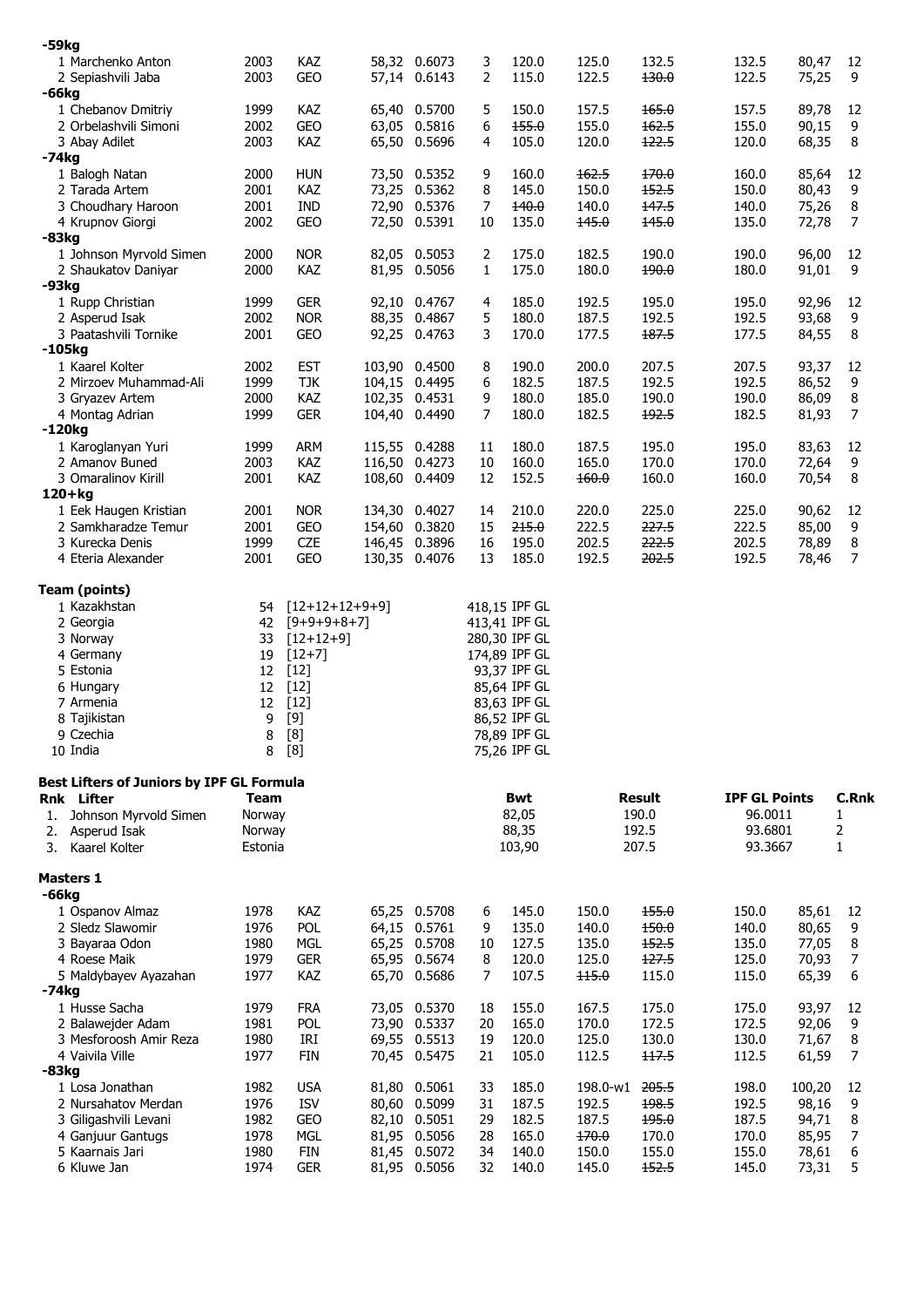| $-93kg$                                                                       |              |                   |                              |                |                |                |                |                                  |                |                |
|-------------------------------------------------------------------------------|--------------|-------------------|------------------------------|----------------|----------------|----------------|----------------|----------------------------------|----------------|----------------|
|                                                                               |              |                   |                              |                |                |                |                |                                  |                |                |
| 1 Tsend-Ayush Otgondalai                                                      | 1981         | <b>MGL</b>        | 91,75 0.4776<br>91,80 0.4775 | 22<br>3        | 195.0          | 200.0<br>197.5 | 205.0<br>207.5 | 205.0<br>197.5                   | 97,91          | 12             |
| 2 Khumuugul Battumur<br>3 Dak Viktor                                          | 1974<br>1975 | MGL<br>KAZ        | 90,95 0.4797                 | $\mathbf{1}$   | 190.0<br>170.0 | 175.0          | 175.0          | 175.0                            | 94,30<br>83,94 | 9<br>$\,8\,$   |
| 4 Berke Lorand                                                                | 1979         | <b>HUN</b>        | 92,45 0.4758                 | 6              | 155.0          | 162.5          | 165.0          | 165.0                            | 78,51          | 7              |
| 5 Carlyle Ross                                                                | 1978         | <b>GBR</b>        | 92,10 0.4767                 | $\overline{2}$ | 140.0          | 150.0          | 162.5          | 162.5                            | 77,47          | 6              |
| 6 Zhooshbekov Muratbek                                                        | 1982         | KGZ               | 85,95 0.4934                 | 5              | 90.0           | 100.0          | 105.0          | 105.0                            | 51,81          | 5              |
| -105kg                                                                        |              |                   |                              |                |                |                |                |                                  |                |                |
| 1 Wilkins - Phillip                                                           | 1980         | <b>ISV</b>        | 100,00 0.4581                | 7              | 222.5          | 230.0          | 238.0          | 230.0                            | 105,37         | 12             |
| 2 Urgeshbayev Kairat                                                          | 1981         | KAZ               | 103,35 0.4511                | 9              | 190.0          | 200.0          | 205.0          | 205.0                            | 92,47          | 9              |
| 3 Bukin Viktor                                                                | 1977         | KAZ               | 101,50 0.4549                | 8              | 170.0          | 182.5          | 205.0          | 182.5                            | 83,02          | 8              |
| $-120kg$                                                                      |              |                   |                              |                |                |                |                |                                  |                |                |
| 1 Schauer Kornel                                                              | 1977         | <b>HUN</b>        | 118,15 0.4247                | 15             | 215.0          | 220.0          | 225.0          | 220.0                            | 93,44          | 12             |
| 2 Bonnay Dimitri                                                              | 1982         | <b>FRA</b>        | 118,65 0.4239                | 14             | 215.0          | 215.0          | 220.0          | 215.0                            | 91,15          | 9              |
| 3 Billoir Philippe                                                            | 1978         | <b>FRA</b>        | 119,10 0.4232                | 13             | 210.0          | 215.0          | 217.5          | 215.0                            | 91,00          | $\,8\,$        |
| 4 Olenius Ben                                                                 | 1981         | <b>FIN</b>        | 119,75 0.4223                | 12             | 205.0          | 215.0          | 220.0          | 215.0                            | 90,79          | $\overline{7}$ |
| 5 El Sen Khoder                                                               | 1981         | LBN               | 117,60 0.4256                | 10             | 197.5          | 210.0          | 217.5          | 197.5                            | 84,05          | 6              |
| 6 Gneidin Dmitriy                                                             | 1978         | KAZ               | 109,10 0.4400                | 11             | 185.0          | 190.0          | 197.5          | 190.0                            | 83,60          | 5              |
| $120 + kg$                                                                    |              |                   |                              |                |                |                |                |                                  |                |                |
| 1 Damdin Ankhbayar                                                            | 1979         | MGL               | 150,15 0.3861                | 22             | 210.0          | 215.0          | 217.5          | 217.5                            | 83,97          | 12             |
| 2 Demcak Pavol                                                                | 1977         | <b>CZE</b>        | 121,05 0.4203                | 18             | 212.5          | 222.5          | 222.5          | 212.5                            | 89,32          | 9              |
| 3 Koshkarov Aidar                                                             | 1976         | KAZ               | 142,60 0.3935                | 21             | 202.5          | 210.0          | 212.5          | 212.5                            | 83,62          | $\,8\,$        |
| 4 Hernandez David                                                             | 1981         | <b>FRA</b>        | 144,60 0.3914                | 17             | 207.5          | 212.5          | 212.5          | 212.5                            | 83,18          | $\overline{7}$ |
| 5 Mueller Sven                                                                | 1975         | <b>GER</b>        | 127,30 0.4115                | 16             | 185.0          | 195.0          | 202.5          | 202.5                            | 83,34          | 6              |
| 6 Parna Tarmo                                                                 | 1978         | <b>EST</b>        | 125,15 0.4145                | 19             | 200.0          | 207.5          | 210.0          | 200.0                            | 82,89          | 5              |
| 7 Yerzhanov Aibar                                                             | 1982         | KAZ               | 122,05 0.4188                | 20             | 190.0          | 202.5          | 210.0          | 190.0                            | 79,58          | $\overline{4}$ |
| 8 Werner Koekemoer                                                            | 1976         | <b>RSA</b>        | 189,45 0.3580                | 24             | 165.0          | 172.5          | 172.5          | 165.0                            | 59,08          | 3              |
|                                                                               |              |                   |                              |                |                |                |                |                                  |                |                |
| <b>Team (points)</b>                                                          |              |                   |                              |                |                |                |                |                                  |                |                |
| 1 Mongolia                                                                    | 48           | $[12+12+9+8+7]$   |                              |                | 439,18 IPF GL  |                |                |                                  |                |                |
| 2 Kazakhstan                                                                  | 45           | $[12+9+8+8+8]$    |                              |                | 428,67 IPF GL  |                |                |                                  |                |                |
| 3 France                                                                      | 36           | $[12+9+8+7]$      |                              |                | 359,30 IPF GL  |                |                |                                  |                |                |
| 4 US Virgin Islands                                                           | 21           | $[12+9]$          |                              |                | 203,53 IPF GL  |                |                |                                  |                |                |
| 5 Finland                                                                     | 20           | $[7+7+6]$         |                              |                | 230,99 IPF GL  |                |                |                                  |                |                |
| 6 Hungary                                                                     | 19           | $[12+7]$          |                              |                | 171,95 IPF GL  |                |                |                                  |                |                |
| 7 Poland                                                                      | 18           | $[9+9]$           |                              |                | 172,71 IPF GL  |                |                |                                  |                |                |
| 8 Germany                                                                     | 18           | $[7+6+5]$         |                              |                | 227,58 IPF GL  |                |                |                                  |                |                |
| 9 U.S.America                                                                 | 12           | $[12]$            |                              |                | 100,20 IPF GL  |                |                |                                  |                |                |
| 10 Czechia                                                                    | 9            | $[9]$             |                              |                | 89,32 IPF GL   |                |                |                                  |                |                |
| 11 Georgia                                                                    | 8            | [8]               |                              |                | 94,71 IPF GL   |                |                |                                  |                |                |
| 12 Iran                                                                       | 8            | [8]               |                              |                | 71,67 IPF GL   |                |                |                                  |                |                |
|                                                                               | 6            | [6]               |                              |                | 84,05 IPF GL   |                |                |                                  |                |                |
| 13 Lebanon                                                                    |              |                   |                              |                |                |                |                |                                  |                |                |
| 14 Great Britain                                                              | 6            | [6]               |                              |                | 77,47 IPF GL   |                |                |                                  |                |                |
| 15 Estonia                                                                    | 5            | $[5]$             |                              |                | 82,89 IPF GL   |                |                |                                  |                |                |
| 16 Kyrgyzstan                                                                 | 5            | $[5]$             |                              |                | 51,81 IPF GL   |                |                |                                  |                |                |
| 17 South Africa                                                               | 3            | $[3]$             |                              |                | 59,08 IPF GL   |                |                |                                  |                |                |
|                                                                               |              |                   |                              |                |                |                |                |                                  |                |                |
|                                                                               | Team         |                   |                              |                | <b>Bwt</b>     |                | <b>Result</b>  |                                  |                | <b>C.Rnk</b>   |
| 1.                                                                            |              |                   |                              |                |                |                | 230.0          | <b>IPF GL Points</b><br>105.3678 |                | 1              |
| Wilkins - Phillip<br>2.                                                       | U.S.America  | US Virgin Islands |                              |                | 100,00         |                | 198.0          | 100.2005                         |                | 1              |
| Losa Jonathan<br>3.<br><b>Nursahatov Merdan</b>                               |              | US Virgin Islands |                              |                | 81,80<br>80,60 |                | 192.5          | 98.1631                          |                | 2              |
|                                                                               |              |                   |                              |                |                |                |                |                                  |                |                |
| Best Lifters of Masters 1 by IPF GL Formula<br>Rnk Lifter<br><b>Masters 2</b> |              |                   |                              |                |                |                |                |                                  |                |                |
|                                                                               |              |                   |                              |                |                |                |                |                                  |                |                |
| -59kg<br>1 Yoshino Koji                                                       | 1969         | <b>JPN</b>        | 58,40 0.6069                 | 1              | 105.0          | 110.0          | 120.0          | 110.0                            | 66,75          | 12             |
| 2 Beldinov Malik                                                              | 1963         | KAZ               | 58,22 0.6079                 | 2              | 80.0           | 90.0           | 95.0           | 95.0                             | 57,75          | 9              |
|                                                                               |              |                   |                              |                |                |                |                |                                  |                |                |
| 1 Chernyshov Oleksandr                                                        | 1966         | <b>UKR</b>        | 65,85 0.5679                 | 4              | 125.0          | 132.5          | 137.5          | 137.5                            | 78,09          | 12             |
| 2 Petrencak Steve                                                             | 1968         | <b>USA</b>        | 63,45 0.5796                 | 5              | 125.0          | 127.5          | 132.5          | 127.5                            | 73,90          | 9              |
| 3 Besnard Francois                                                            | 1971         | <b>FRA</b>        | 65,45 0.5698                 | 3              | 120.0          | 122.5          | 130.0          | 122.5                            | 69,80          | 8              |
|                                                                               |              |                   |                              |                |                |                |                |                                  |                |                |
| 1 Be Ramis                                                                    | 1971         | <b>CAN</b>        | 72,05 0.5409                 | 16             | 130.0          | 132.5          | 142.5          | 132.5                            | 71,67          | 12             |
| 2 Eldin Vincent                                                               | 1972         | <b>FRA</b>        | 72,90 0.5376                 | 11             | 125.0          | 130.0          | 142.5          | 130.0                            | 69,88          | 9              |
| 3 Caille David                                                                | 1968         | <b>FRA</b>        | 71,70 0.5424                 | 12             | 115.0          | 122.5          | 127.5          | 127.5                            | 69,15          | 8              |
| 4 Koike Tetsuo                                                                | 1970         | <b>SGP</b>        | 72,80 0.5380                 | 14             | 112.5          | 122.5          | 127.5          | 127.5                            | 68,59          | 7              |
| 5 Dolgorsuren Bayarjargal                                                     | 1969         | MGL               | 72,90 0.5376                 | 17             | 115.0          | 125.0          | 127.5          | 115.0                            | 61,82          | 6              |
| -66kg<br>-74kg<br>6 Poorathankandy Jagannath                                  | 1968         | <b>IND</b>        | 72,20 0.5403                 | 15             | 95.0           | 102.5          | 107.5          | 102.5                            | 55,39          | 5              |
| - Darnopykh Boris                                                             | 1970         | KAZ               | 73,05 0.5370                 | 13             | 112.5          | 117.5          | 125.0          | <b>DSQ</b>                       |                |                |
| $-83kg$                                                                       |              |                   |                              |                |                |                |                |                                  |                |                |
| 1 Yamashita Takuya                                                            | 1968         | <b>JPN</b>        | 82,15 0.5050                 | 23             | 160.0          | 170.0          | 175.0          | 170.0                            | 85,84          | 12             |
| 2 Egerdahl Bjorn-Andre                                                        | 1970         | <b>NOR</b>        | 80,15 0.5114                 | 25             | 150.0          | 155.0          | 160.0          | 160.0                            | 81,83          | 9              |
| 3 Hartikainen Vesa                                                            | 1969         | <b>FIN</b>        | 82,05 0.5053                 | 22             | 145.0          | 150.0          | 162.5          | 145.0                            | 73,26          | 8              |
| 4 Purevsukh Purevdorj<br>- Lorentzen Ove Henning                              | 1971<br>1971 | MGL<br><b>NOR</b> | 82,25 0.5046<br>81,80 0.5061 | 27<br>26       | 135.0<br>160.0 | 147.5<br>160.0 | 147.5<br>160.0 | 135.0<br><b>DSQ</b>              | 68,13          | $\overline{7}$ |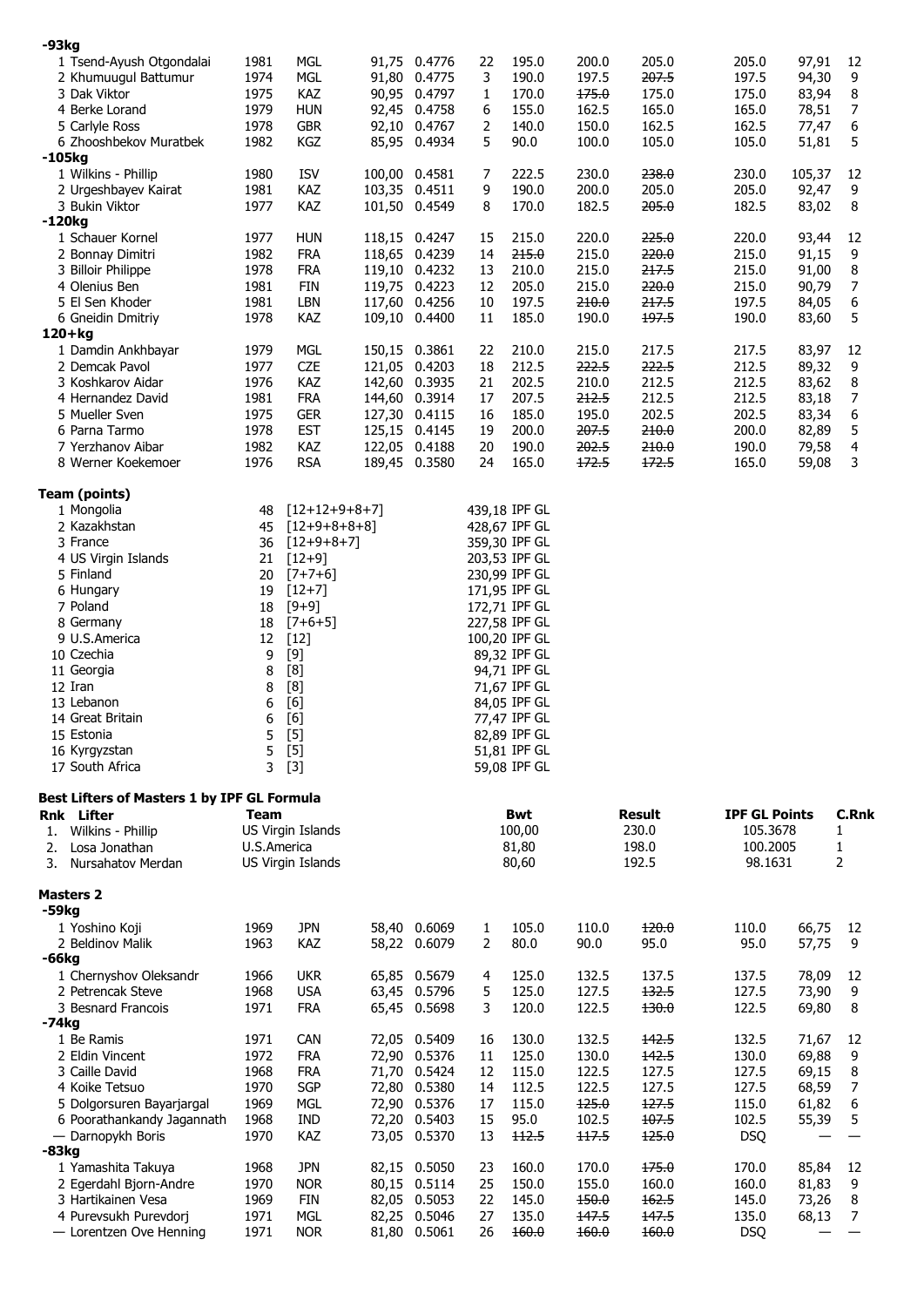| $-93kg$                                            |              |                          |                                |          |                              |                |                |                      |                |                     |
|----------------------------------------------------|--------------|--------------------------|--------------------------------|----------|------------------------------|----------------|----------------|----------------------|----------------|---------------------|
| 1 Kuehl Jan                                        | 1971         | <b>GER</b>               | 91,25 0.4789                   | 2        | 170.0                        | 177.5          | 180.0          | 177.5                | 85,00          | 12                  |
| 2 Menshenin Sergey                                 | 1964         | <b>KAZ</b>               | 91,70 0.4777                   | 4        | 135.0                        | 145.0          | 150.0          | 150.0                | 71,66          | 9                   |
| 3 Mirzabayev Rustam                                | 1966         | KAZ                      | 92,20 0.4765                   | 3        | 130.0                        | 135.0          | 140.0          | 135.0                | 64,32          | 8                   |
| -105kg                                             |              |                          |                                |          |                              |                |                |                      |                |                     |
| 1 Ichinnorov Teskhuu                               | 1971         | <b>MGL</b>               | 103,65 0.4505                  | 5        | 177.5                        | 180.0          | 185.0          | 185.0                | 83,34          | 12                  |
| 2 Nefedov Yevgeniy                                 | 1963         | KAZ                      | 103,15 0.4515                  | 9        | 170.0                        | 177.5          | 180.0          | 180.0                | 81,27          | 9                   |
| 3 Kraemer Thomas                                   | 1970<br>1972 | <b>GER</b>               | 103,40 0.4510                  | 8        | 155.0<br>120.0               | 165.0          | 180.0          | 180.0                | 81,17          | 8<br>7              |
| 4 Wasenius Kaj<br>-120kg                           |              | FIN                      | 103,70 0.4504                  | 7        |                              | 125.0          | 130.0          | 130.0                | 58,55          |                     |
| 1 Cserna Janos                                     | 1968         | <b>HUN</b>               | 118,30 0.4245                  | 14       | 192.5                        | 200.0          | 202.5          | 202.5                | 85,96          | 12                  |
| 2 Barger Patrick                                   | 1969         | <b>ISV</b>               | 108,70 0.4407                  | 15       | 190.0                        | 197.5          | 202.5          | 197.5                | 87,04          | 9                   |
| 3 Koaik Hassan                                     | 1972         | <b>LBN</b>               | 117,25 0.4261                  | 10       | 190.0                        | 197.5          | 200.0          | 197.5                | 84,16          | 8                   |
| 4 Jaitabarov Murat                                 | 1963         | KAZ                      | 109,60 0.4391                  | 12       | 170.0                        | 180.0          | 180.0          | 170.0                | 74,64          | 7                   |
| 5 John Crain                                       | 1969         | <b>RSA</b>               | 117,70 0.4254                  | 16       | 170.0                        | 175.0          | 182.5          | 170.0                | 72,32          | 6                   |
| 6 Ball Darren                                      | 1970         | <b>GBR</b>               | 116,60 0.4272                  | 17       | 150.0                        | 160.0          | 160.0          | 160.0                | 68,34          | 5                   |
| 7 de Beer Hermanus                                 | 1970         | <b>RSA</b>               | 115,75 0.4285                  | 11       | 140.0                        | 152.5          | 160.0          | 152.5                | 65,35          | 4                   |
| $120+kg$                                           |              |                          |                                |          |                              |                |                |                      |                |                     |
| 1 Demidenko Konstantin                             | 1967         | <b>KAZ</b>               | 143,70 0.3924                  | 23       | 200.0                        | 215.0          | 230.0          | 215.0                | 84,36          | 12                  |
| 2 Dibert Joe                                       | 1969         | <b>USA</b>               | 137,70 0.3988                  | 21       | 202.5                        | 217.5          | 217.5          | 202.5                | 80,76          | 9                   |
| 3 Soukal Jaroslav<br>4 Sanakulov Olim              | 1972<br>1971 | <b>CZE</b><br><b>UZB</b> | 172,50 0.3683<br>152,90 0.3835 | 24<br>22 | 180.0<br>130.0               | 190.0<br>150.0 | 190.0<br>160.0 | 180.0<br>150.0       | 66,29          | 8<br>7              |
| 5 Sharma Deepak Shreenath                          | 1971         | IND                      | 136,80 0.3998                  | 18       | 75.0                         | 80.0           | 85.0           | 85.0                 | 57,53<br>33,98 | 6                   |
|                                                    |              |                          |                                |          |                              |                |                |                      |                |                     |
| <b>Team (points)</b>                               |              |                          |                                |          |                              |                |                |                      |                |                     |
| 1 Kazakhstan                                       | 47           | $[12+9+9+9+8]$           |                                |          | 359,36 IPF GL                |                |                |                      |                |                     |
| 2 Mongolia                                         | 25           | $[12+7+6]$               |                                |          | 213,28 IPF GL                |                |                |                      |                |                     |
| 3 France                                           | 25           | $[9+8+8]$                |                                |          | 208,83 IPF GL                |                |                |                      |                |                     |
| 4 Japan                                            | 24           | $[12+12]$                |                                |          | 152,60 IPF GL                |                |                |                      |                |                     |
| 5 Germany                                          | 20           | $[12+8]$                 |                                |          | 166,18 IPF GL                |                |                |                      |                |                     |
| 6 U.S.America                                      | 18           | $[9+9]$                  |                                |          | 154,65 IPF GL                |                |                |                      |                |                     |
| 7 Finland                                          | 15           | $[8+7]$                  |                                |          | 131,81 IPF GL                |                |                |                      |                |                     |
| 8 Hungary<br>9 Ukraine                             | 12<br>12     | $[12]$<br>$[12]$         |                                |          | 85,96 IPF GL<br>78,09 IPF GL |                |                |                      |                |                     |
| 10 Canada                                          |              | 12 [12]                  |                                |          | 71,67 IPF GL                 |                |                |                      |                |                     |
| 11 India                                           | 11           | $[6+5]$                  |                                |          | 89,37 IPF GL                 |                |                |                      |                |                     |
| 12 South Africa                                    | 10           | $[6+4]$                  |                                |          | 137,67 IPF GL                |                |                |                      |                |                     |
| 13 US Virgin Islands                               | 9            | $[9]$                    |                                |          | 87,04 IPF GL                 |                |                |                      |                |                     |
| 14 Norway                                          | 9            | $[9]$                    |                                |          | 81,83 IPF GL                 |                |                |                      |                |                     |
| 15 Lebanon                                         | 8            | [8]                      |                                |          | 84,16 IPF GL                 |                |                |                      |                |                     |
| 16 Czechia                                         | 8            | [8]                      |                                |          | 66,29 IPF GL                 |                |                |                      |                |                     |
| 17 Singapore                                       | 7            | $[7]$                    |                                |          | 68,59 IPF GL                 |                |                |                      |                |                     |
| 18 Uzbekistan<br>19 Great Britain                  | 7            | $[7]$<br>5 [5]           |                                |          | 57,53 IPF GL<br>68,34 IPF GL |                |                |                      |                |                     |
|                                                    |              |                          |                                |          |                              |                |                |                      |                |                     |
| <b>Best Lifters of Masters 2 by IPF GL Formula</b> |              |                          |                                |          |                              |                |                |                      |                |                     |
| Rnk Lifter                                         | Team         |                          |                                |          | <b>Bwt</b>                   |                | <b>Result</b>  | <b>IPF GL Points</b> |                | C.Rnk               |
| <b>Barger Patrick</b><br>1.                        |              | US Virgin Islands        |                                |          | 108,70                       |                | 197.5          | 87.0406              |                | 2                   |
| Cserna Janos<br>2.                                 | Hungary      |                          |                                |          | 118,30                       |                | 202.5          | 85.9572              |                | 1                   |
| Yamashita Takuya<br>3.                             | Japan        |                          |                                |          | 82,15                        |                | 170.0          | 85.8420              |                | 1                   |
| <b>Masters 3</b>                                   |              |                          |                                |          |                              |                |                |                      |                |                     |
| -59kg                                              |              |                          |                                |          |                              |                |                |                      |                |                     |
| 1 Kameda Tsukasa                                   | 1961         | <b>JPN</b>               | 58,58 0.6058                   | 3        | 90.0                         | 105.0          | 110.0          | 110.0                | 66,64          | 12                  |
| -66kg                                              |              |                          |                                |          |                              |                |                |                      |                |                     |
| 1 Edwards Steve                                    | 1962         | <b>USA</b>               | 64,45 0.5746                   | 6        | 90.0                         | 100.0          | 105.0          | 100.0                | 57,46          | 12                  |
| -74kg                                              |              |                          |                                |          |                              |                |                |                      |                |                     |
| 1 Sides Daniel                                     | 1956         | <b>USA</b>               | 72,40 0.5395                   | 11       | 100.0                        | 107.5          | 117.5          | 117.5                | 63,40          | 12                  |
| 2 Yerishuly Serik                                  | 1958         | <b>KAZ</b>               | 73,50 0.5352                   | 9        | 100.0                        | 107.5          | 117.5          | 107.5                | 57,54          | 9                   |
| 3 Kern George                                      | 1960         | <b>USA</b>               | 72,25 0.5401                   | 10       | 85.0                         | 92.5           | 92.5           | 85.0                 | 45,91          | 8                   |
| -83kg                                              |              |                          |                                |          |                              |                |                |                      |                |                     |
| 1 Sturman Howard                                   | 1958         | <b>ISV</b>               | 80,95 0.5088                   | 7        | 145.0                        | 155.0          | 163.5          | 155.0                | 78,86          | 12                  |
| 2 Shagdarsuren Bat-Erdene                          | 1959         | MGL                      | 76,10 0.5255<br>79,70 0.5129   | 5        | 112.5                        | 117.5          | 120.0          | 117.5                | 61,74          | 9                   |
| 3 Umbetalin Kadyrkul<br>4 Ahopelto Voitto          | 1958<br>1956 | <b>KAZ</b><br>FIN        | 82,10 0.5051                   | 4<br>6   | 100.0<br>90.0                | 107.5<br>105.0 | 112.5<br>110.0 | 112.5<br>90.0        | 57,70<br>45,46 | 8<br>$\overline{7}$ |
| -93kg                                              |              |                          |                                |          |                              |                |                |                      |                |                     |
| 1 Nerb Franz                                       | 1959         | <b>GER</b>               | 91,80 0.4775                   | 11       | 165.0                        | 172.5          | 172.5          | 165.0                | 78,78          | 12                  |
| 2 Cencich Thomas                                   | 1960         | <b>USA</b>               | 90,75 0.4802                   | 12       | 135.0                        | 140.0          | 142.5          | 142.5                | 68,43          | 9                   |
| 3 Sagitov Renat                                    | 1962         | KAZ                      | 88,60 0.4860                   | 10       | 132.5                        | 137.5          | 140.0          | 140.0                | 68,03          | 8                   |
| 4 Larsen Rune                                      | 1961         | <b>NOR</b>               | 91,15 0.4792                   | 9        | 132.5                        | 137.5          | 140.0          | 132.5                | 63,49          | 7                   |
| -105kg                                             |              |                          |                                |          |                              |                |                |                      |                |                     |
| 1 Kerimbekov Bakyt                                 | 1961         | KGZ                      | 101,35 0.4552                  | 20       | 155.0                        | 160.0          | 170.0          | 155.0                | 70,56          | 12                  |
|                                                    |              |                          |                                |          |                              |                |                |                      |                |                     |
| 2 Rosenzweig Dana<br>3 Bayramkylov Khizir          | 1957<br>1962 | <b>USA</b><br>KAZ        | 94,50 0.4707<br>97,20 0.4644   | 18<br>17 | 115.0<br>130.0               | 122.5<br>135.0 | 130.0<br>135.0 | 130.0<br>130.0       | 61,20<br>60,37 | 9<br>8              |